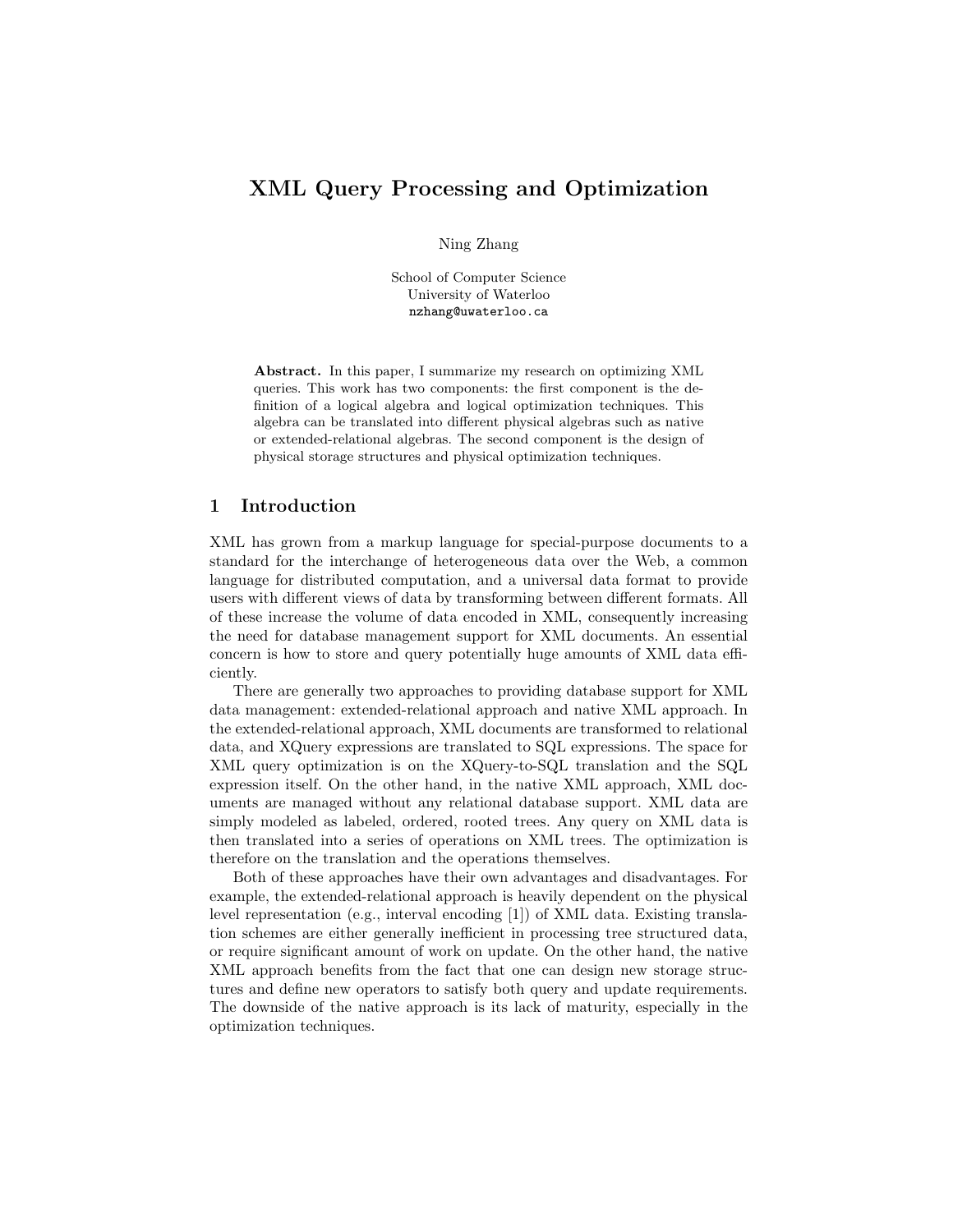In this paper, I propose a novel approach to compromise between the above two approaches by defining a logical algebra that captures the semantics of XQuery. The definition of the logical algebra should be general enough so that it can be implemented by the extended-relational or the native approach. A set of rewrite rules and a cost model should also be defined so that equivalent execution plans could be deduced and their costs could be estimated. Another major part of my thesis will be the development of physical optimization techniques that deal with storage structures and access methods. The aim of my Ph.D. research is, thus, to develop XML query processing and optimization techniques, in particular those techniques that are not only provably efficient in theory, but also empirically verifiably so in practice.

# 2 Significant Research Problems

In my Ph.D. research, I am concentrating on two research questions:

- 1. How to define a logical algebra and logical optimization rules that can be used by an extended-relational or native optimizer.
- 2. How to design physical storage structures and access methods in support of this logical algebra for efficient query processing.

XQuery is a functional programming language, thus it can be evaluated as any other functional programming language and enjoys their optimization techniques. However, since XQuery is designed as a database query language, one should bear in mind that the input data could be massive. To efficiently evaluate XQuery expressions against large amounts of data, we follow the traditional database query model:

- Define a logical algebra and rewrite rules for the query language.
- Design new physical storage structures if needed.
- For each logical operator, many physical operators (access methods) that implement the same functionalities could also be defined. These physical operators have different performances depending on the physical data distributions and the presence of auxiliary data (e.g., indexes).
- A cost model is also needed as a basis of choosing the optimal physical query plan.

In this paper, I shall present my preliminary study of the first three issues in the above list. The cost model is left as my future work.

# 3 Logical Algebra

### 3.1 Problem Definition

A logical algebra can be thought of as a specification that captures the semantics of XQuery expressions so that the primary concern of the physical operators is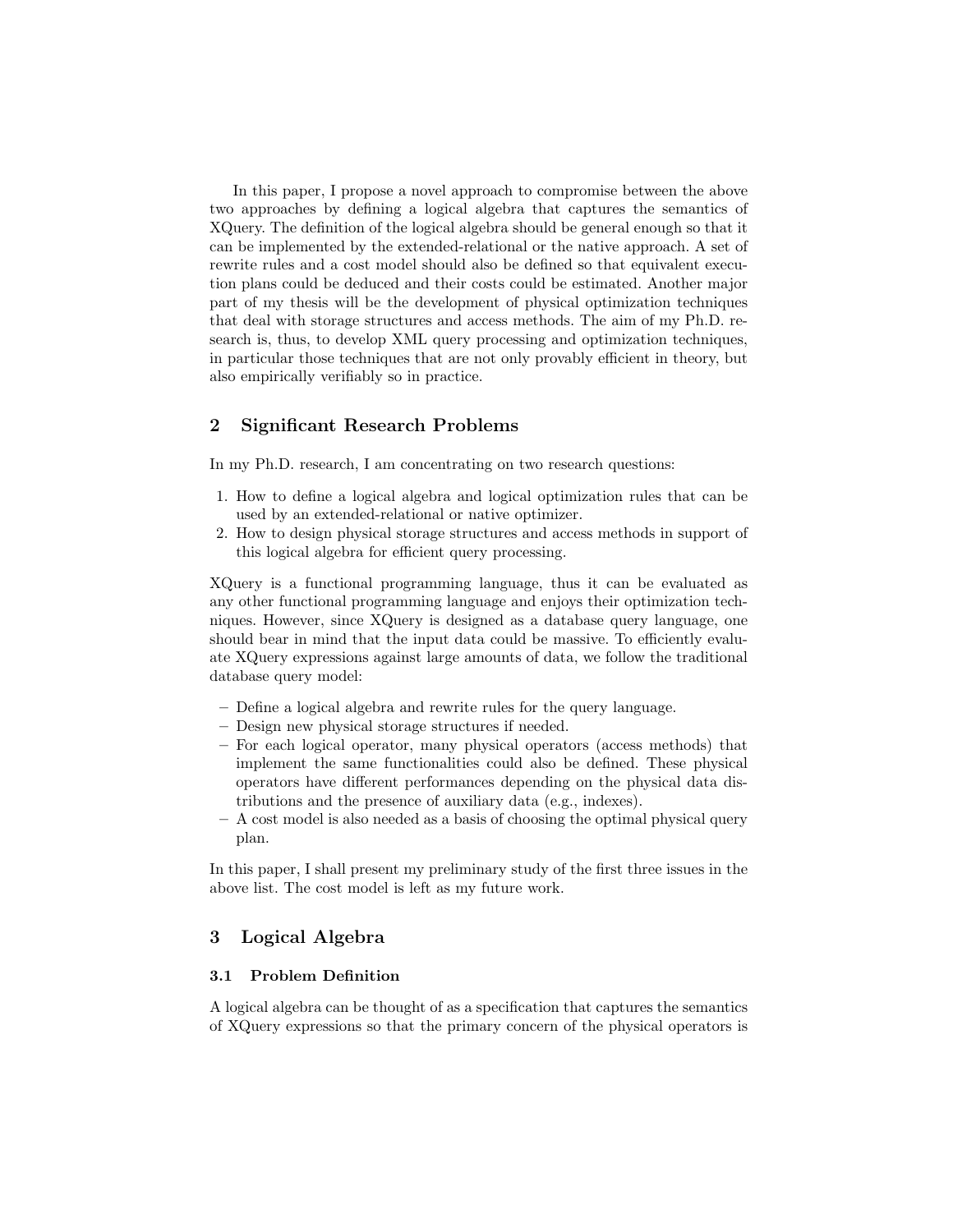how to satisfy the specification. The algebra must be *sound* (the translation of XQuery expressions into algebraic expressions must be correct) and complete (any XQuery expression can be translated into an algebraic expression). There are several problems that need to be considered when defining the algebra:

- Sorts: The data model defined by W3C is a sequence of tree nodes. This implies that at least two sorts, List and TreeNode, are needed as indicated by the W3C's XQuery Formal Semantics [2]. However, we shall see that more sorts, such as NestedList and Tree, are necessary or convenient.
- Operators: As usual, the algebra includes a set of operators, defined by their signatures and semantics. These should be *closed* under the sorts we define. I shall investigate well-known operations on these sorts, as well as defining new operations, and rewrite rules based on them.
- Completeness vs. safety: The completeness property requires that any XQuery expression can be translated into an algebraic expression that returns the same result. However, since XQuery is Turing-complete [3], which introduces possibly non-terminating expressions, a complete algebra will be unsafe. To avoid this problem, I identify a subclass of XQuery that does not include recursive functions, and define a complete algebra for this subclass only. To expand to a larger subclass, one can define additional (maybe higher-order) operators based on this algebra.

Other issues such as type checking and error/exception handling are outside the scope of my thesis. The definition of rewrite rules is leaf as future work.

### 3.2 Preliminary Results

Sorts The input and output of an XQuery expression defined by XQuery data model is a *flat* sequence of tree nodes. Since there are no nested sequences, it seems that it is sufficient to define operators over two sorts: List (representing flat list) and TreeNode, together with other primitive sorts such as Integer, Boolean and String. However, flat list operations are not efficient in manipulating trees, which can be thought of as nested lists. For example, Fig. 1(a) is an XQuery expression taken from XQuery Use Cases. The output of the expression conforms to the tree schema shown in Fig. 1(b), where the root is labeled as results, which has zero or more children labeled result, under which there are two children (subtrees) whose values depend on the value of \$t and \$a. The leaf nodes labeled with  $\{\}$  are placeholders that can be replaced by the value (subtree) of the enclosed expression.

The edge label  $\varphi$  is an expression that evaluates the values for the variable(s) to replace the placeholder(s). It can be translated more formally into a list comprehension:

 $\varphi = \bigl[ (\texttt{\$t},\texttt{\$a}) \mid \texttt{\$b} \leftarrow \texttt{doc()} / \texttt{bib} / \texttt{book}; \ \texttt{\$t} \leftarrow \texttt{\$b} / \texttt{title}; \ \texttt{\$a} \leftarrow \texttt{\$b} / \texttt{author} \bigr]$ 

The output of the comprehension is a list of 2-tuples (i.e., nested list), instead of a flat list of tree nodes. Relying on the W3C's data model over flat lists, the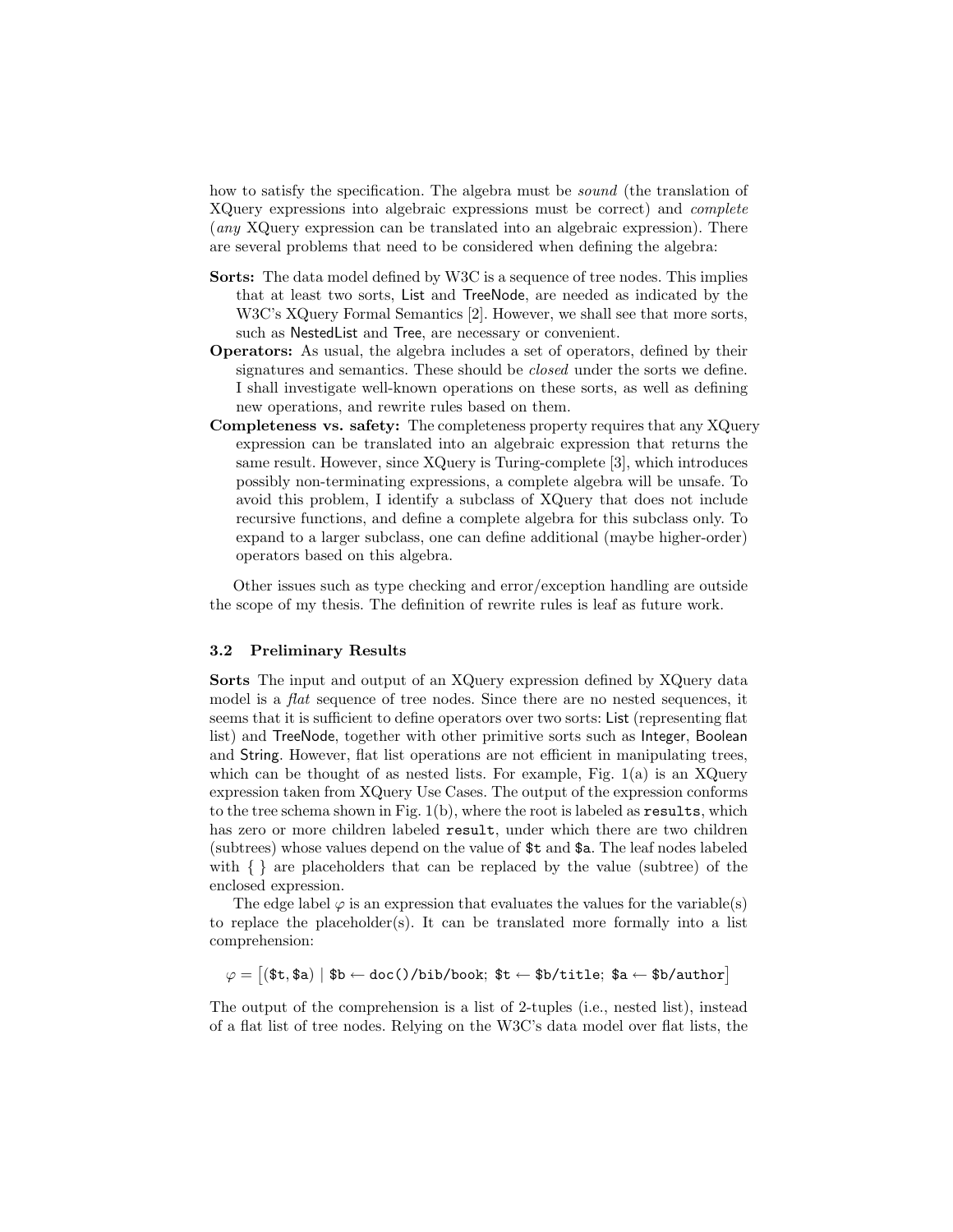

Fig. 1. An XQuery expression and its output schema

list comprehension can be evaluated either by iterating over each element in \$b, during which \$t and \$a are evaluated accordingly, or by first creating a long list for each \$t and \$a in a batch, then joining them based on their structural relationship. Both of these strategies are not optimal since the first (pipelining) approach suffers from exponential runtime (to the size of the query) in the worst case [4], while the join-based approach needs an additional structural join [5].

On the other hand, generalizing the input and output as nested lists enables a single operator to implement the above list comprehension as a whole. A physical tree pattern matching operator (introduced later), for example, could implement the list comprehension with a single scan of the input data without the need for structural joins. This efficiency benefit necessitates a new sort NestedList that allows arbitrary level of nestings. It is straightforward to convert a nested list to a tree. However, there are no labels on the converted tree nodes. Therefore, it is necessary to define another sort Tree that represents labeled trees. In our algebra, an input XML document is of sort Tree; while some of the intermediate results could be of sort NestedList.

In addition, we also need sorts such as PatternGraph and SchemaTree, which are used to translate path expressions and constructor expressions, respectively. The sort PatternGraph captures the constraints specified by one or more path expressions. For example, the path expression  $\Xi$ [c] can be modeled as a pattern graph that has four vertices labeled with root, a, b and c, and three directed edges  $(root, a)$ ,  $(a,b)$ , and  $(a, c)$ . The three edges are all labeled with "/", which means that the "from" and "to" vertices are in parent-child relationship. The vertex a is marked as returning vertex, which means that the tree nodes matched with this vertex should be returned.

**Definition 1 (PatternGraph).** A PatternGraph is a labeled, directed graph, which is denoted by a 5-tuple  $\mathcal{P} = \langle \Sigma, \mathcal{V}, \mathcal{A}, \mathcal{R}, \mathcal{O} \rangle$ , where  $\Sigma$  is a finite alphabet representing element (attribute, etc.) names, V and A are the sets of vertices and arcs (directed edges) in the graph, respectively,  $\mathcal R$  is the set of binary relations between vertices, and  $\mathcal{O} \subseteq \mathcal{V}$  is a set of output vertices indicating that all matching vertices should be output as results.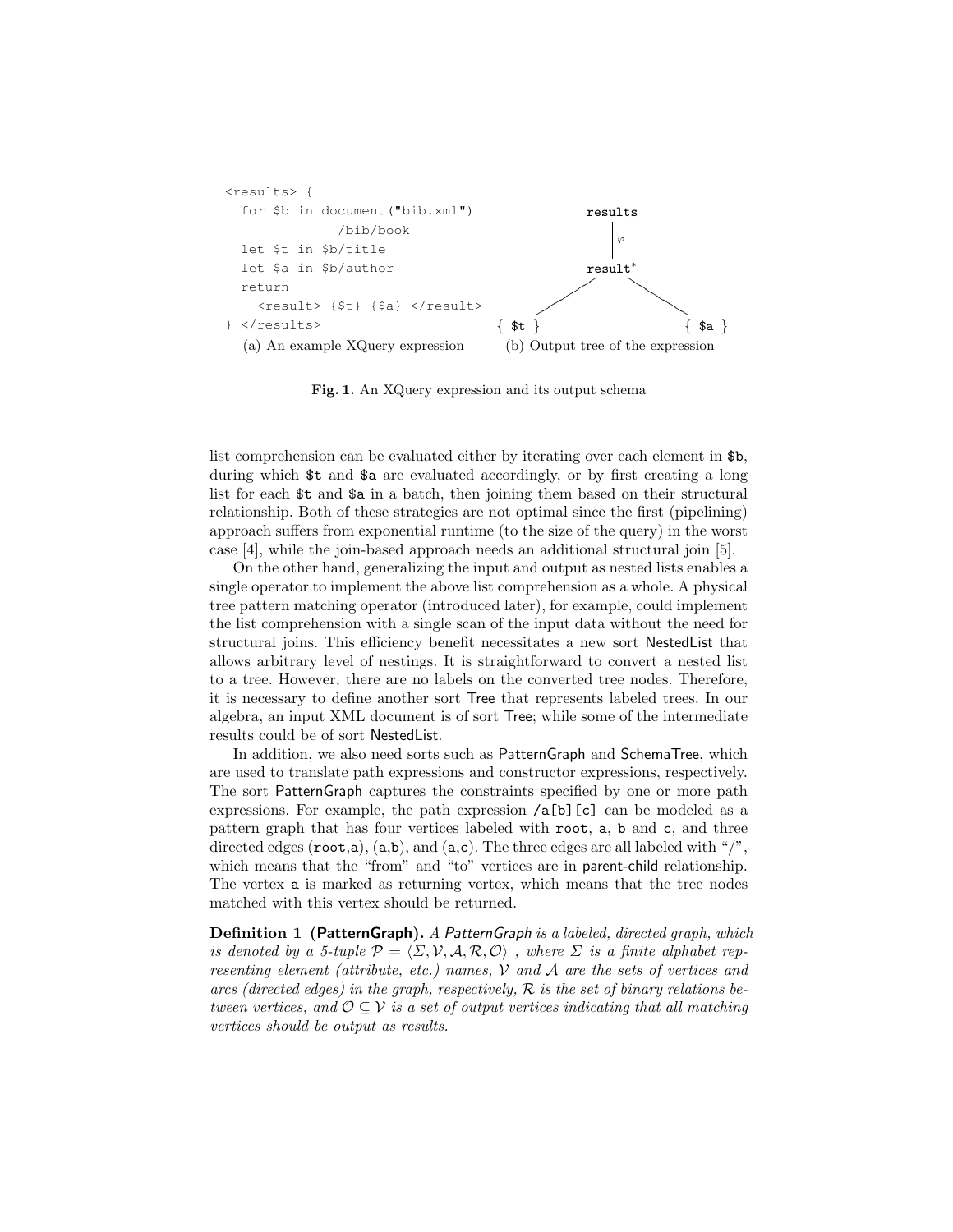For each vertex  $v \in \mathcal{V}$ :

- $-$  v is labeled with  $*$  or a set of characters in Σ, where  $* \notin Σ$ .
- $v$  is associated with a list (may be empty) of  $\langle \prec, l \rangle$  tuples, where  $\prec$  is a comparison operator and l is a numerical or string literal.

Each arc  $(s, t) \in A$  is labeled with a relation  $r \in \mathcal{R}$ , which indicates that  $(s, t)$  is in relation r.

The sort SchemaTree (cf. Fig. 1(b)) represents a labeled tree that is extracted from XQuery constructor expressions. This labeled tree structure specifies the schema of an out XML document. Each node in the schema tree is labeled with an element name, with an optional wildcard symbol \* or ?. A node could be marked as a placeholder, in which case its node label should be an algebraic expression. All arcs in the tree represent parent-child relationship, so there is no label on the arcs.

Definition 2 (SchemaTree). An SchemaTree is a labeled tree structure, which is denoted by a 4-tuple  $\mathcal{O} = \langle \Sigma, \mathcal{N}, \mathcal{A}, \mathcal{E} \rangle$ , where  $\Sigma$  is a set of finite alphabet representing element/attribute names,  $N$  is a set of tree nodes,  $A$  is a set of tree arcs, and  $\mathcal E$  is a set of (XQuery/algebraic) expressions.

Each leaf-node in N is labeled with a character in  $\Sigma$  (in which case it is an empty element/attribute) or an expression in  $\mathcal{E}$ . For each non-leaf node, it is labeled with a character in  $\Sigma$  (in which case it is called a constructor-node) or a boolean-valued expression in  $\mathcal E$  (in which case it is called an if-node).

Each arc in A may (or may not) be labeled with an expression in  $\mathcal{E}$ .

In addition to path expression and constructor expression, FLWOR expression is another type of major expression. The uniqueness of FLWOR expression is that it is the only kind of expression that can introduce new variables. Since variables can be referenced by other expressions in some scope, it is necessary to define a scope-wise sort Env to keep track of all the defined variables and their bounded values constitute. The sort Env can be thought of as a NestedList (or unlabeled tree) with additional variable bindings to each level in the nesting.

**Definition 3 (Env).** An environment (Env) is a layered, balanced tree structure, which is denoted by a 3-tuple  $\mathcal{E} = \langle \mathcal{N}, \mathcal{A}, \mathcal{V} \rangle$ , where N is a set of nodes, A is a set of arcs, and  $V$  is a set of variables. All tree nodes at the same level from the root forms a layer. Each layer is either associated with a variable in  $N$ , or a boolean formula. All nodes in the same layer have the same cardinality relationship, *i.e.*, the parent-child relationship between layers x and  $x + 1$  is either one-toone or one-to-many, but not mixed. A path from the root to a leaf is called a total variable bindings, which include the bindings for all variables and boolean formula introduced in the where-clause.

Example 1. The following FLWOR expression: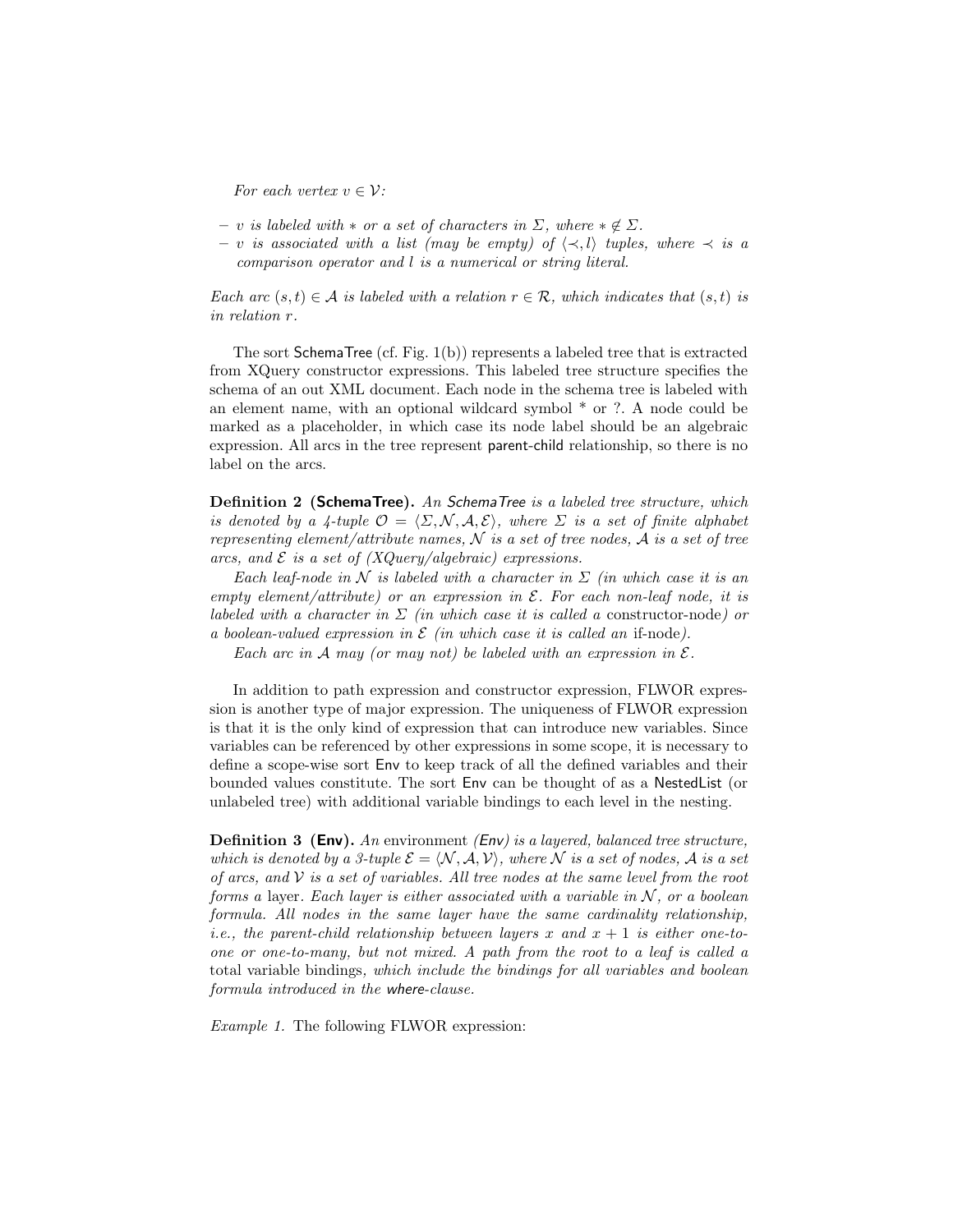

Fig. 2. An example environment by the schema  $(\text{a}, (\text{b}, \text{c}, \text{d}, (\text{e})))$ 

for \$a in E1, \$b in E2 let  $c := E3$ ,  $d := E4$ for \$e in E5 return E6

generates a nested list (\$a,(\$b,\$c,\$d,(\$e))). Variables in this nested list from left to right are nested in different levels (as indicated in Fig. 2). Whether there is a opening parenthesis "(" between two variables determines how the tree is constructed. If there is a "(", every list item in the value bounded to the second variable is a child of the first variable binding. This corresponds to a for-clause style of binding values. If there is no "(", the list value of the second variable as a whole is a child of the first variable binding. A possible environment instantiated from this nested list is shown in Fig. 2.

The environment forms a forest, in which the number of trees is the number of values instantiating \$a. The list of nodes at each level are generated by the expression at the left-hand-side, given the input nodes at its top levels: the firstlevel nodes are generated by the expression E1, and the second-level nodes are generated by the expression E2 given the input of the nodes at the first level, and so on. This environment actually specifies 13 possible value assignments (each corresponding to a path from a root the a leaf) to the five variables. Therefore, to obtain the final result, the expression E6 is evaluated once for each of these paths, and their results are concatenated together.

Operators The XQuery data model has already defined functions and operations for each sort (data type). We can use these as the operators over the predefined sorts in our algebra. In addition, we need to define operators for the newly introduced sorts. In relational algebra, some operators are schema-related  $(\pi \text{ and } \rho, \text{ etc.}),$  and some operators are value-related  $(\sigma, \bowtie, \text{ sorting}, \text{ etc.}).$  In our XML algebra, we also define operators in these two categories, but some operators may examine both schema and value information (cf. Table 1).

The operators listed in the structure-based and value-based have extended but very similar semantics to the relational operators. For example,  $\sigma^s$  selects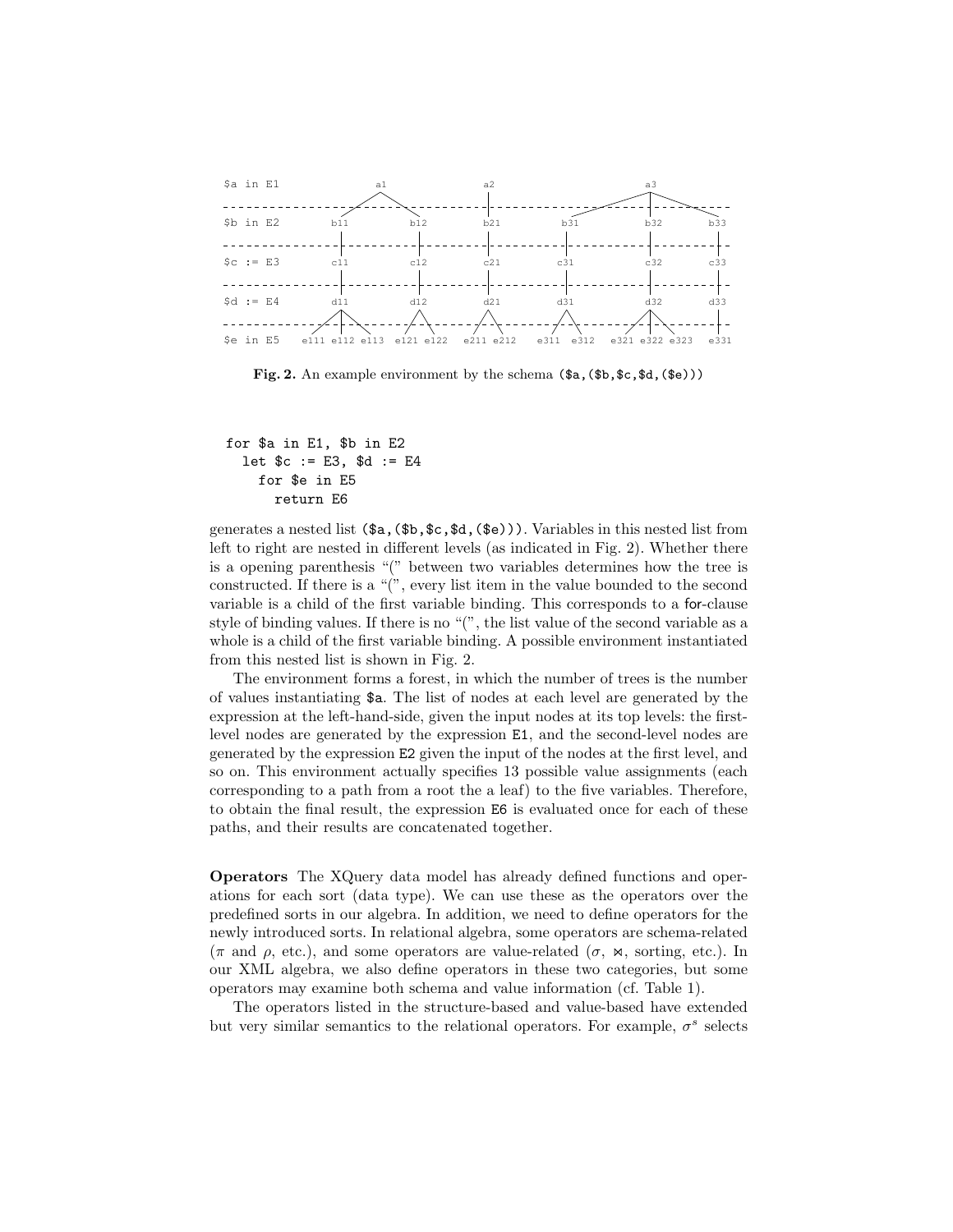Table 1. Operators

|            |               | Category Operator Signature                                                  | Short Description              |
|------------|---------------|------------------------------------------------------------------------------|--------------------------------|
|            | $\sigma^{s}$  | List $\rightarrow$ List                                                      | selection based on tag names   |
| structure- | $\boxtimes^S$ | List $\times$ List $\rightarrow$ List                                        | structural join                |
| based      | $\pi^s$       | $List \rightarrow$ NestedList                                                | tree navigation along axis $s$ |
| value-     | $\sigma^v$    | $list \rightarrow list$                                                      | selection based on values      |
| based      | $\boxtimes^v$ | List $\times$ List $\rightarrow$ List                                        | value-based join               |
| hybrid     | $\tau$        | List $\times$ PatternGraph $\rightarrow$ NestedList tree pattern matching    |                                |
|            | $\sim$        | NestedList $\times$ SchemaTree $\rightarrow$ Tree tree construction operator |                                |

tree nodes whose tag names are "s", and  $\bowtie$ " join two lists of nodes if their structural relationships are "s".

The two hybrid operators involve both types of information and thus have more complex semantics. The tree pattern matching (TPM) operator  $(\tau)$  takes an XML tree and a pattern graph as input, and produces a nested list as output. The semantics of  $\tau$  operator is to find all nodes in the input tree that satisfy all the constraints specified by the pattern graph. The resulting nodes are output as a nested list according to their structural relationships in the input tree (i.e., two nodes are immediately nested in the output nested list iff they are in immediate ancestor-descendant relationship in the input tree). This operator is particularly interesting and I shall introduce this physical optimization technique in Section 4.

The construction operator  $(\gamma)$  takes a NestedList and SchemaTree as input, and produce a labeled Tree (which represent an XML document). Among the parameters, the NestedList is the intermediate results (tree without node labels) obtained by other operators, and the SchemaTree is the schema information that indicates how the intermediate results should be labeled.

These two operators,  $\tau$  and  $\gamma$ , reside on the bottom and top of the execution plan, respectively. The  $\tau$  operators process the input XML documents and produce intermediate results (nested lists). The  $\gamma$  operator takes the intermediate results together with the output schema, and produces the resulting XML document. The other operators reside in the middle in the execution plan, and serve as transformation tools on the intermediate results.

# 4 Physical Storage and Operators

### 4.1 Problem Definition

Database query execution is I/O-expensive, and physical optimization concentrates on reducing I/O costs based on the physical storage scheme and data distribution. Unlike relational databases, XML data are ordered and hierarchically organized. More importantly, the XML schema is more flexible and allows mixed content. Existing extended-relational approaches shred XML documents into small pieces (elements) and store them without considering their structural relationships. To answer queries related to structural constraints, it is necessary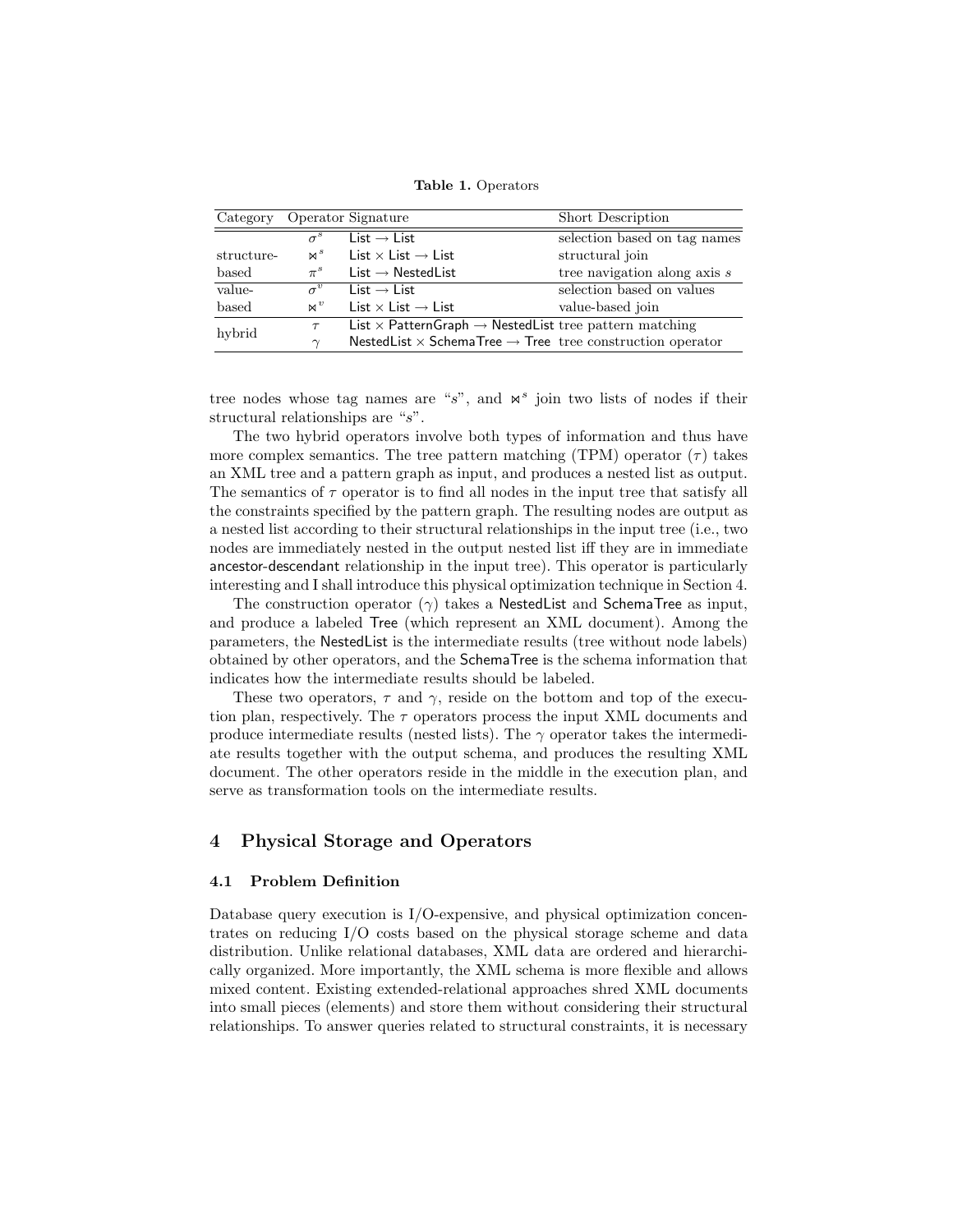to perform a structural join on each structural constraint, which could pose optimization difficulties. To efficiently answer such queries, we need to study the following problems:

- Path expressions: Path expression is arguably the most natural way to query tree-structure data. It deserves attention because, first, it is one of the most heavily used expressions in XQuery, and its performance will greatly affect the overall performance. Second, it is significantly different from relational query languages, so it may require new optimization techniques.
- Physical storage structures: As discussed above, relational storage structure is invariant to ordering. Therefore, a new storage scheme taking into consideration the ordering of a an tree structure may be advantageous for relational storage structure.

#### 4.2 Preliminary Results

To answer path queries, we have designed a succinct XML physical storage scheme [6], in which schema information (tree structure consisting of tags) and data information (element contents attached to the leaves of the subject tree) are stored separately. The reason for the separation is that, first, the physical management issues are much easier when we consider only one type of data the tree structure without variable-length element contents is more regular and can be managed more efficiently, and content-based indexes (such as  $B^+$  trees and suffix trees) can be created only on the content information without worrying about its structure. Second, queries can be decomposed into operations that operate on these two types of information individually, and the final result can be composed by the partial results from the two classes of operators.

Another requirement for the storage structure design is to efficiently answer tree-structure related queries. The rationale is to cluster XML elements at the physical level based on one of the "local" structural relationships (say parentchild). The idea is to linearize the tree nodes in pre-order but keep balanced parentheses to denote the beginning and ending of a subtree. This clustering method makes update easier since each update only affects a local sub-string. Furthermore, pre-order of the tree nodes coincides with the streaming XML element arrival order. So the path query evaluation algorithm (outlined below) can also be used in the streaming context.

We have also identified a subset of the path expression, which we call nextof-kin (NoK) expressions, consisting of only those local structural relationships. The evaluation of NoK expressions can be performed more efficiently using a navigational technique based on our physical storage structures without the need for structural joins. Given a general path expression, we first partition it into interconnected NoK expressions, to which we apply the more efficient navigational pattern matching algorithm. Then, we join the results of the NoK pattern matching based on their structural relationships, just as in the join-based approach. Experimental results show that our approach outperforms existing joinbased approaches and a state-of-the-art commercial native XML management system [6].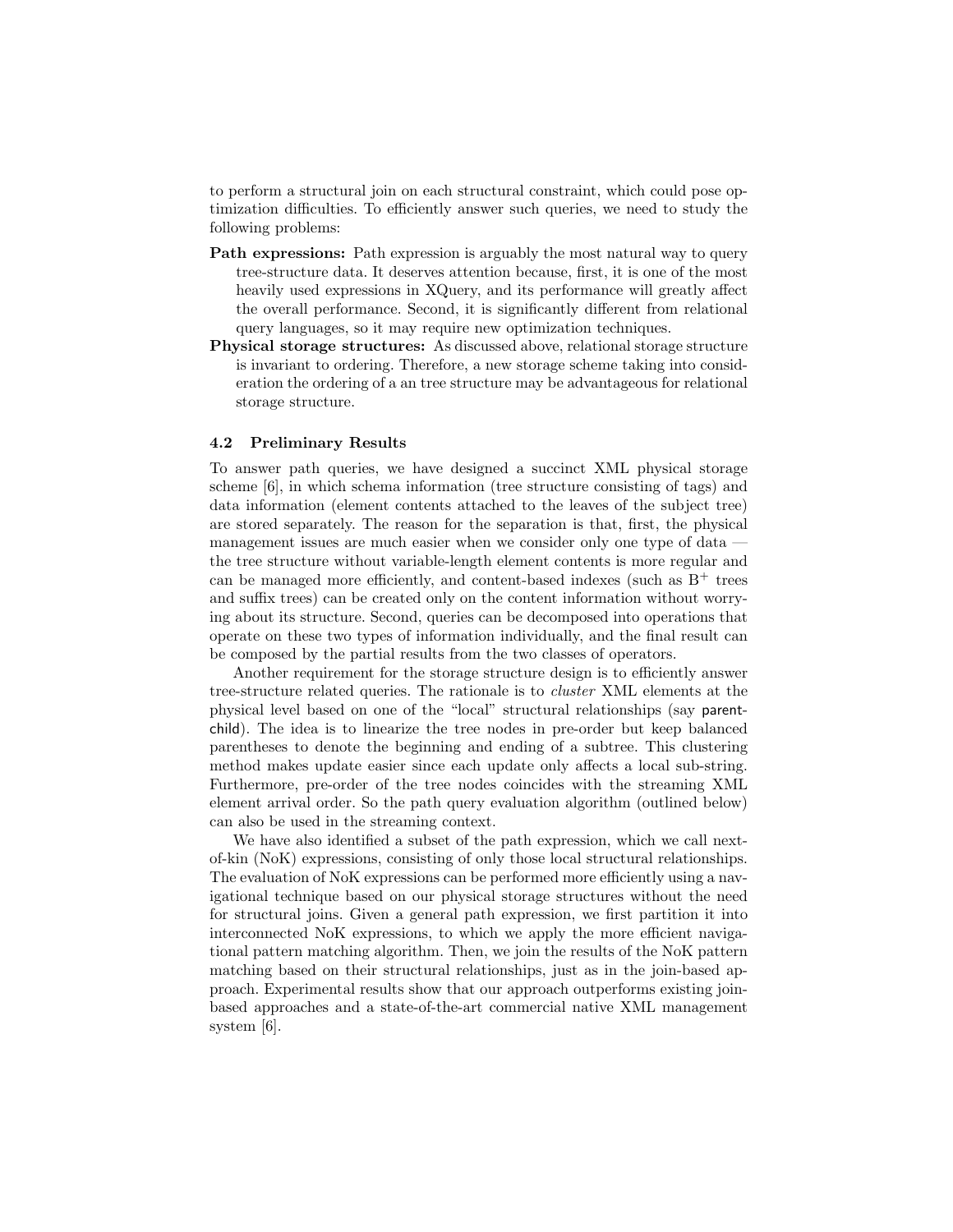### 5 Related Work

The definition of our algebra is inspired by previous algebras (in particular, YAT algebra [7] and TAX algebra [8, 9]). In YAT algebra, operators can be separated into three categories: (1) Bind operators take a collection of XML documents and produce a set of structures called Tab, which are  $\neg$ INF relations, as output. (2) Then any standard relational operators (such as Selection, Projection, Join, and Union) can be applied to the Tab structure. (3) Finally, Tree operators are applied to Tab structures to generate new nested XML documents. In our algebra, we also define some "border" operators that insulate other more "relational-style" operators from the tree data model. Therefore, we can reuse the optimization techniques developed for relational databases. In addition, as discussed in Section 3.2, more sorts and operators are needed to support efficient query processing.

In TAX algebra [8], the input, as well as the output, of any operator is a collection of labeled trees. A great difficulty for this approach is that trees are more heterogeneous than tuples (relations). When defining operators, specifying the objects (tree nodes) to manipulate is therefore much more difficult than that for tuples. By comparison, relational algebra specifies attributes by their names or their positions in the tuple; while TAX algebra specifies tree nodes by a tree pattern (or generalized tree pattern in [9]), to specify certain nodes by giving the constraints that these nodes should satisfy. Therefore, TAX algebra generalizes relational algebra in terms of how to specify objects to manipulate, but also introduces complexity at the same time. We shall see that in some cases, a pattern tree is an overkill for some intermediate results, which can be represented by lists or nested lists and thus can be manipulated more efficiently by operations on these specialized data structures.

Previous research on the evaluation and optimization of path expressions fall into two classes. Navigational approaches traverse the tree structure and test whether a tree node satisfies the constraints specified by the path expression [10]. Join-based approaches first select a list of XML tree nodes that satisfy the node-associated constraints for each pattern tree node, and then pairwise join the lists based on their structural relationships [11–14]. Compared to the navigational techniques, join-based approaches are more scalable and enjoy optimization techniques from the relational database technology. However, there are inevitable difficulties because join-based approach usually results in many structural joins. In Section 4, we follow a novel approach that combines the advantages of both navigational and join-based approaches.

### 6 Open Problems and Planned Work

In this paper, I have presented my preliminary work on the definition of algebra and design of physical storage and optimization techniques. What remains is to define a complete set of operators, prove the soundness and completeness properties in a large fragment of XQuery (basically XQuery without recursive